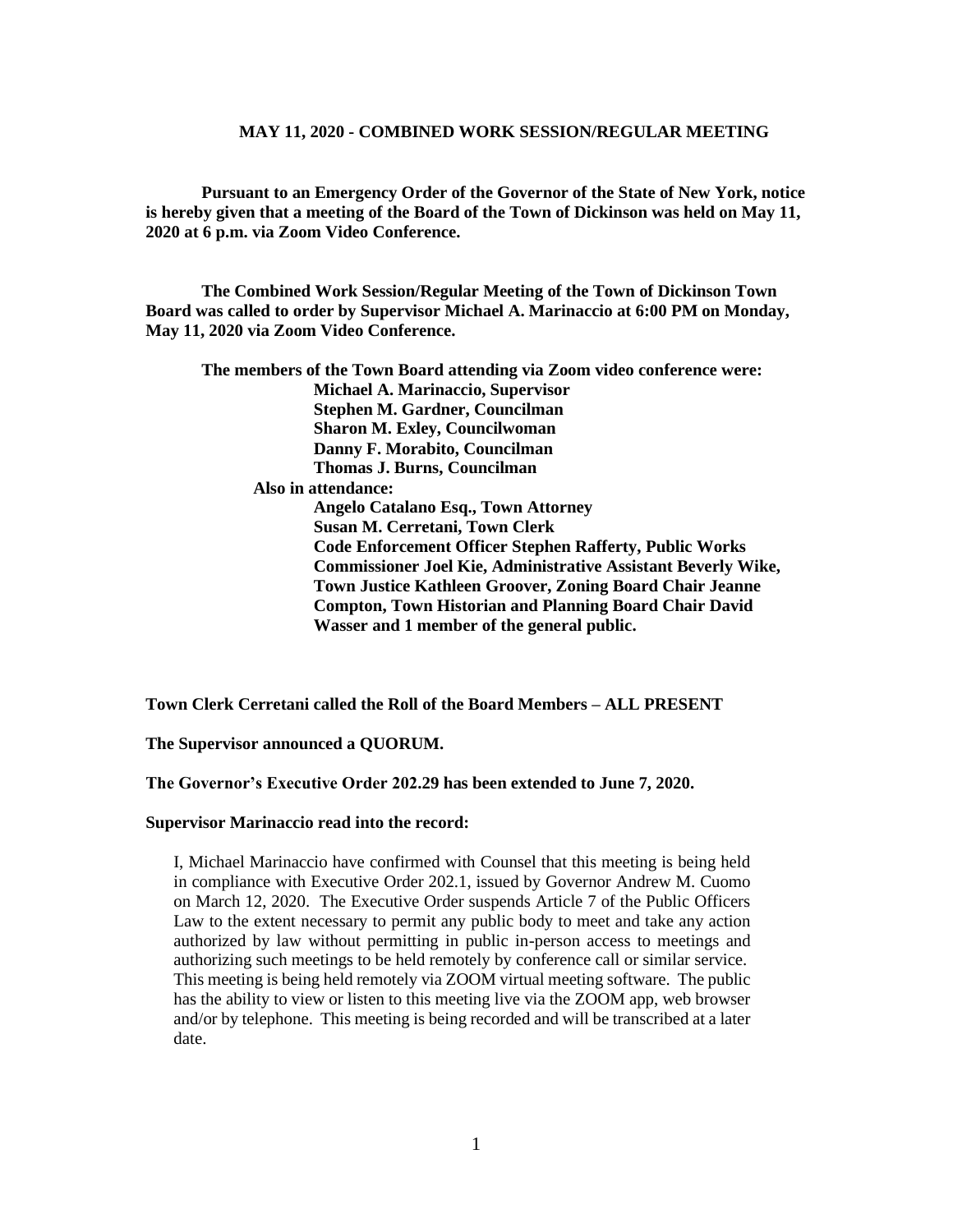### **CHAIR**

### **SUPERVISOR'S MONTHLY REPORT**

#### **May 2020**

- 1. As of April 30, we had 19 confirmed cases of the virus listed for our town. Most of the confirmations are all from the Broome County Jail. 8 remain active as of April 30. The Village of Port Dickinson has 2. Please remain vigilant in staying home and if you need to get groceries, wear a face mask. Use vinyl gloves if you have them. Use hand sanitizer. Wash your hands often for at least 20 seconds using hot water. And be vigilant in following the social distancing rules.
- 2. I also want to reassure all our residents that our first responders, fire, ambulance, and police remain on the job and are ready to address any and all emergencies.
- 3. The Town Hall will remain closed for an indefinite period of time, and once we have a clearing of the epidemic from State, County and Federal officials, and we meet the safety procedures that will be handed down from the State, we will resume normal operations. This could happen in late May or June. We are awaiting word from the Governor's office to begin opening up our park while continuing to practice safe distancing. In the meantime we are looking at constructing a plexiglass barrier for our Town Clerk for added protection. This will be a temporary measure until we receive quotes for a permanent solution.
- 4. Most of our staff are working from home and all of our operations remain intact in regard to payroll, water/sewer bills, code enforcement, building permits, assessment etc. Our Town Clerk, Sue Cerretani, will be telling you what you can do on our web site for various services, forms, etc. Our Public Works staff continue to provide essential services while practicing personal distancing.
- 5. Phone calls to the Town Clerk, Billing, Town Supervisor, Dog Control, Public Works, etc. will be answered as time allows. You can also email us through the town web site. If you have an emergency, or if you see a gathering of people, please call 911 or 778-1911.
- 6. Our town hall and town garage remain clean and sanitized even though most staff are working from home.
- 7. There are a few changes regarding the Town Court operations. We received word that our court will be allowed to reopen for limited operations. The court is to remain closed to the public until further notice. The protocols detailed in the memo from the NYS Unified Court System allows for one person to be in the office to process mail, deposit checks, processing dispositions, etc. All monies sent to the court can be deposited. File work can be safely processed. Data entry should be prioritized. Any WebDVS entries should be done as soon as possible. Only one court clerk or judge is allowed in the court office.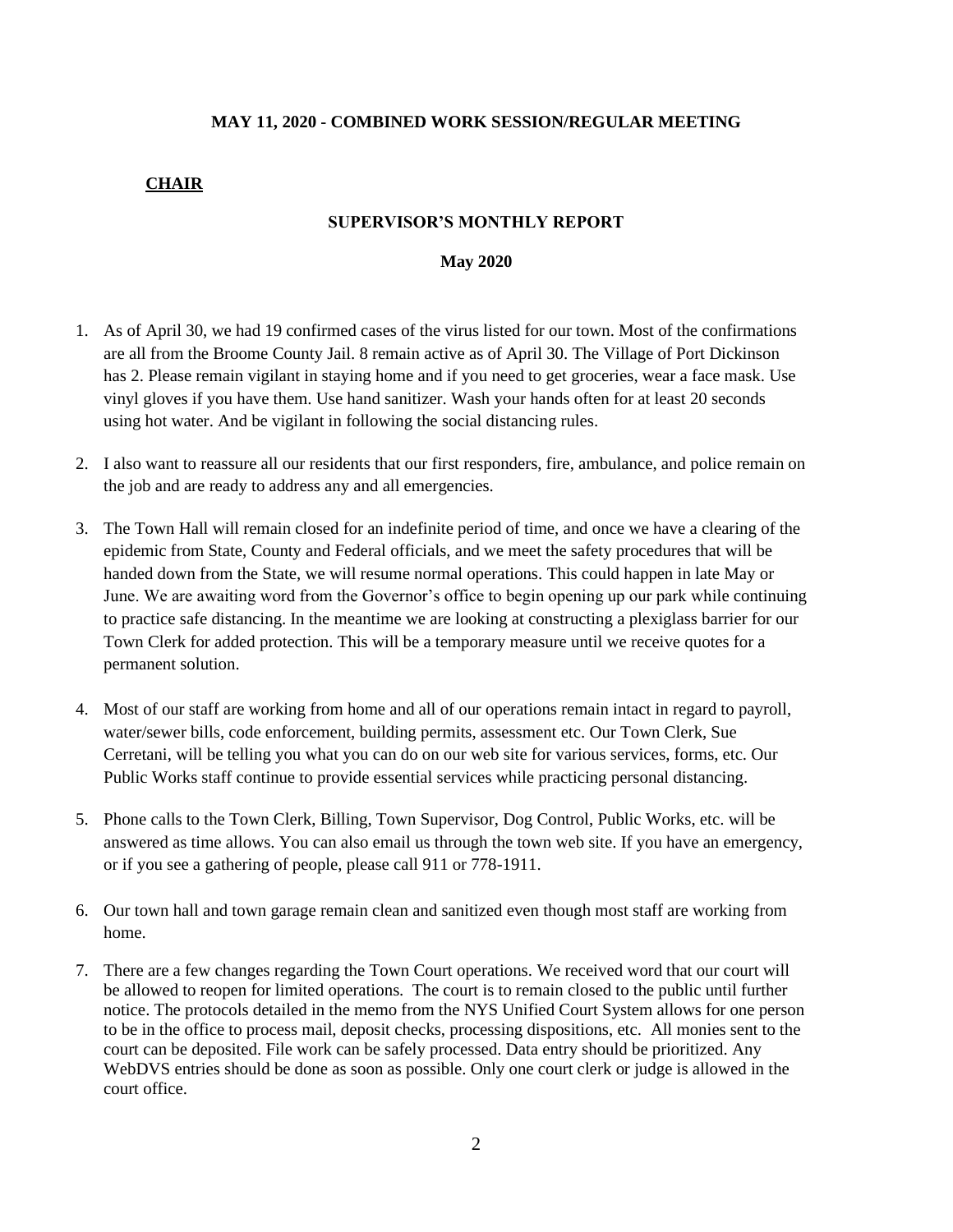# **SUPERVISOR'S MONTHLY REPORT CONTINUED:**

- 8. Congratulations are in order for our Town Clerk, Susan Cerretani who was recently awarded the Town Clerks Association's Association Certification as a Registered Municipal Clerk. This prestigious award recognizes the professional competency of Susan in fulfilling the responsibilities of her office. Certification is granted only after an applicant has demonstrated that they have met the stringent education and experience requirements established by **NYSTCA**.
- 9. The water line replacement project in the Brandywine Heights sub-division is going well. Detours remain in place while State Rd. is closed where the work is being performed. Flag persons are in place to direct traffic. Any water, sewer, storm emergency will be acted on immediately. We will be sending a progress report to the State as well as any expenses we have incurred since the start of the project. The main line replacement should be completed soon. The entire project, pending weather conditions, could be completed by the end of June.
- 10. The debris, stones, etc. on the **I-81 Walk Bridge** has been cleaned up by **NYSDOT** staff.
- 11. We received our 1st quarter share of **Sales Tax** in the amount of \$240,993.11. This is slightly higher than last year's  $1<sup>st</sup>$  quarter. There may be a decrease of at least 1% in the  $2<sup>nd</sup>$  quarter.
- 12. We continue to place a hold on all necessary spending which can affect paving and sidewalk projects as well as improvements to the **Sunrise Terrace Town Park**.
- 13. I reviewed our town credit card charges and found no issues.
- 14. There is word out of Albany that the Governor is considering at least a 20% reduction in state aid to municipalities. I am hearing 50%. This will have a major impact on our operations and budget, but we will address this in the months to come and reassess the entire budget.
- 15. Our 1st quarter fee from the County jail is \$19,606.21. The annual lump sum payment will also be paid to us in the amount of \$43,513.
- 16. I have reached out by letters to our members of Congress and the Senate in asking them to pass legislation that will support funding for local governments in the next Federal Stimulus Package.
- 17. The **Sunrise Terrace Park Committee** has continued to meet and review possible plans for enhancing the park. Some work has been completed. Chair of the committee, Kathy Groover, will update us later.
- 18. We continue to see a great deal of police activity at the **EconoLodge**. I have spoken to the County Executive and the County Sheriff about this very serious issue and they will be keeping me informed of any actions to be taken.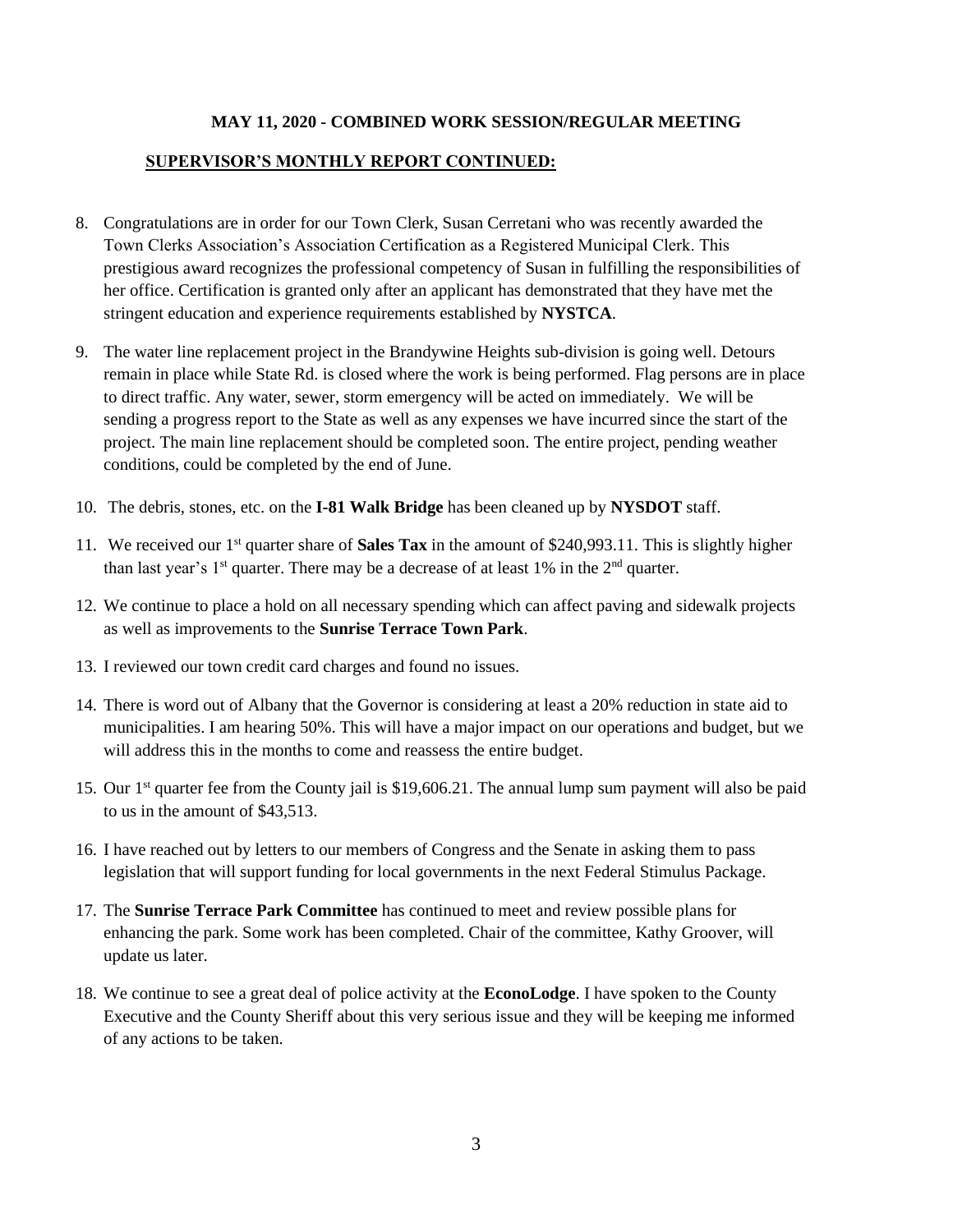# **SUPERVISOR'S MONTHLY REPORT CONTINUED:**

19. Several of us, including myself, will be participating in a Conference call meeting that will focus on Policies & Procedures for Managing a Municipality. This is in relation to opening our town halls to the public.

### **Code Violations Report**:

1. 44-46 Sowden St., garbage at side of the house in bags, large amounts of construction debris at side of the house. No permit issued for construction.

### **Dog Control Reports:**

I have the April report for the town. There were no activities in the Village that required attention: Dog feces not being picked up, barking dog, stray dog found, stray dog not found.

### **NYSEG Warning Letter:** No **NYSEG** warnings issued

**Next Meeting:** Our next Board meeting is tentatively scheduled for June 1, 5:30 PM. We will announce how and if this meeting will proceed.

Town Clerk Cerretani stated that water/sewer bills can be paid online. Applications for building permits, marriage licenses, copies of marriage licenses, handicapped parking permits, dog license renewals etc. are available on the townofdickinson.com website. Many residents have been utilizing the town drop box during the closure of the Town Hall due to COVID-19.

Supervisor Marinaccio asked Judge Groover for an update on the Court operations. Judge Groover stated that she had a meeting today for the judges and the villages and towns with Josh Shapiro. The court is taking a phased-in approach. Only one person can be in the courthouse at a time. The message is - cause no harm financially. The next step will be a county by county decision. There will be a meeting another next week. Judge Groover will keep the Town updated.

Ms. Groover gave an update on the Sunrise Terrace Community Park committee meeting. Ms. Groover sent out the details of recommendations. She thanked Natalie and Joel for their assistance. The Sunrise Terrace Association would support the plan up to the \$2500 budget request. An outstanding concern is the addition of parking lot stairs. There is interest in installation of swings. The committee will meet in the fall to assess.

# **COMMITTEE REPORTS**

### **PUBLIC WORKS – WATER & HIGHWAY DEPARTMENT**

- Public Works Commissioner Kie reported that the Highway Department continues with normal operations – filling potholes, yard waste collection etc.
- The water project is ahead of schedule.
- The crew has been mowing and the plows have been taken on and off according to the weather.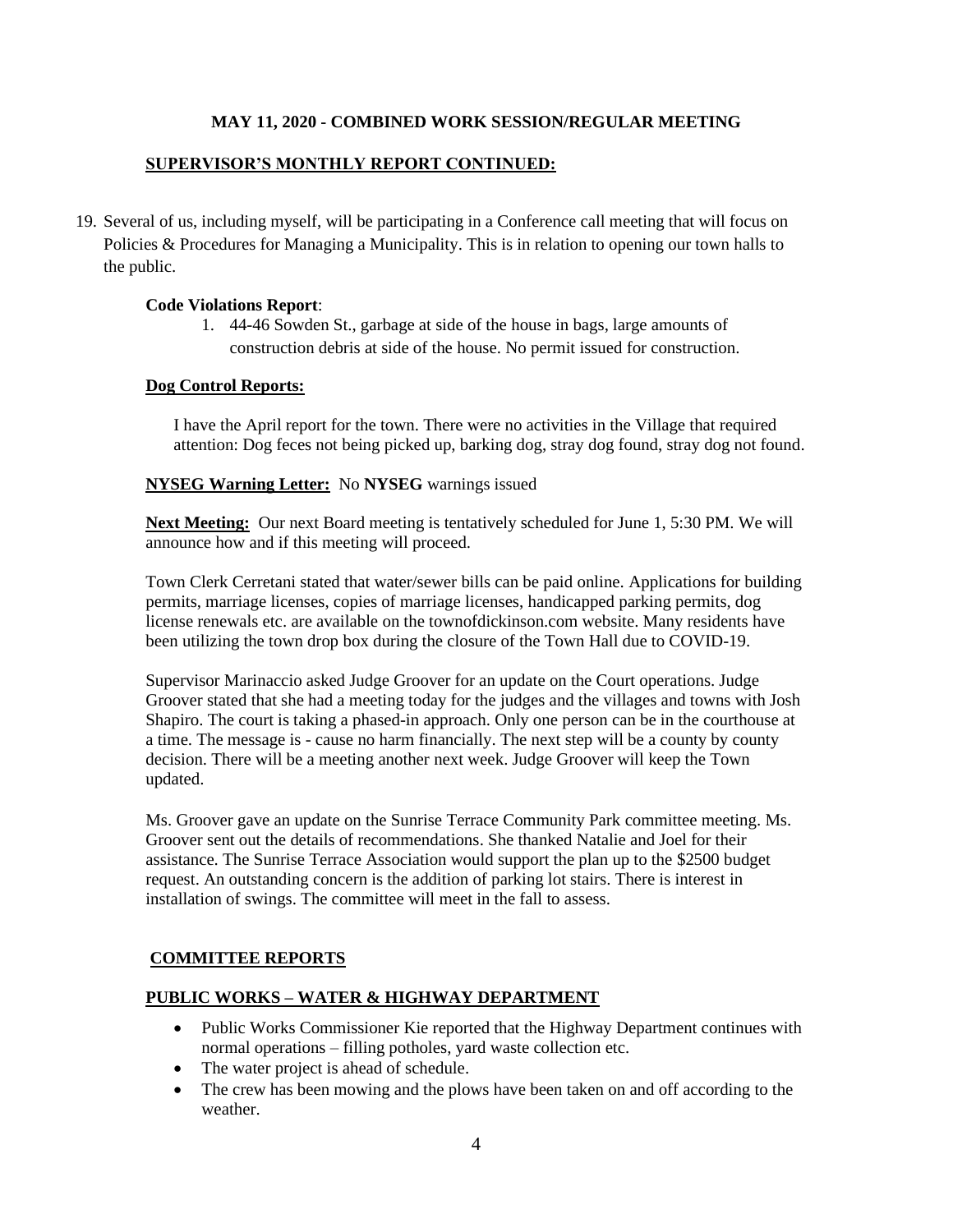• Municipal Cleanup Day will take place on Saturday May 16, 2020 from 8-3. Social distancing will be in effect. No electronics or paints will be accepted.

# • **FINANCE**

# o **SUPERVISOR REPORT**

Councilman Morabito made a motion to accept the Supervisor February monthly report. On a motion by Councilman Morabito seconded by Councilman Gardner. All in favor.

# o **TOWN CLERK MONTHLY REPORT**

Councilman Morabito made a motion to accept the **April 2020 Monthly Financial Report** for the **Town Clerk in the amount of \$1,247.58.** On a motion by Councilman Morabito seconded by Councilman Burns. All in favor.

# o **COURT MONTHLY REPORT**

Councilman Morabito made a motion to accept the **February 2020 Monthly Financial Report** for the **Town Court in the amount of \$41,615.** State: \$33,185.00, County: \$1,250.00, Town: \$6,991.00, Other: \$189.00. On a motion by Councilman Morabito seconded by Councilman Gardner. All in favor.

# o **ABSTRACTS FOR APPROVAL**

On Motion from Councilman Morabito, seconded by Councilman Burns to approve **abstract #5**, dated **MAY 11, 2020** in the amount of **\$447,735.12.** Vote Ayes- 5, Nays-0, Absent-0.

Supervisor Marinaccio voting Aye Councilman Gardner voting Aye Councilwoman Exley voting Aye Councilman Morabito voting Aye Councilman Burns Aye

Unanimously passed and noted as duly adopted.

### **Voucher #5 for May 2020 year in the amount of: \$447,735.12.**

| <b>General Fund</b>          | \$56,991.19  |
|------------------------------|--------------|
| <b>Part Town</b>             | \$0.00       |
| <b>Highway</b>               | \$7,838.34   |
| <b>Fire districts</b>        | \$0.00       |
| <b>Light Districts</b>       | \$2,889.13   |
| <b>Sewer Operating Dist.</b> | \$1,938.48   |
| <b>Water Operating Dist.</b> | \$59,921.46  |
| <b>Water Project</b>         | \$319,156.52 |

### • **PERSONNEL**

Councilwoman Exley stated there is nothing to report at this time.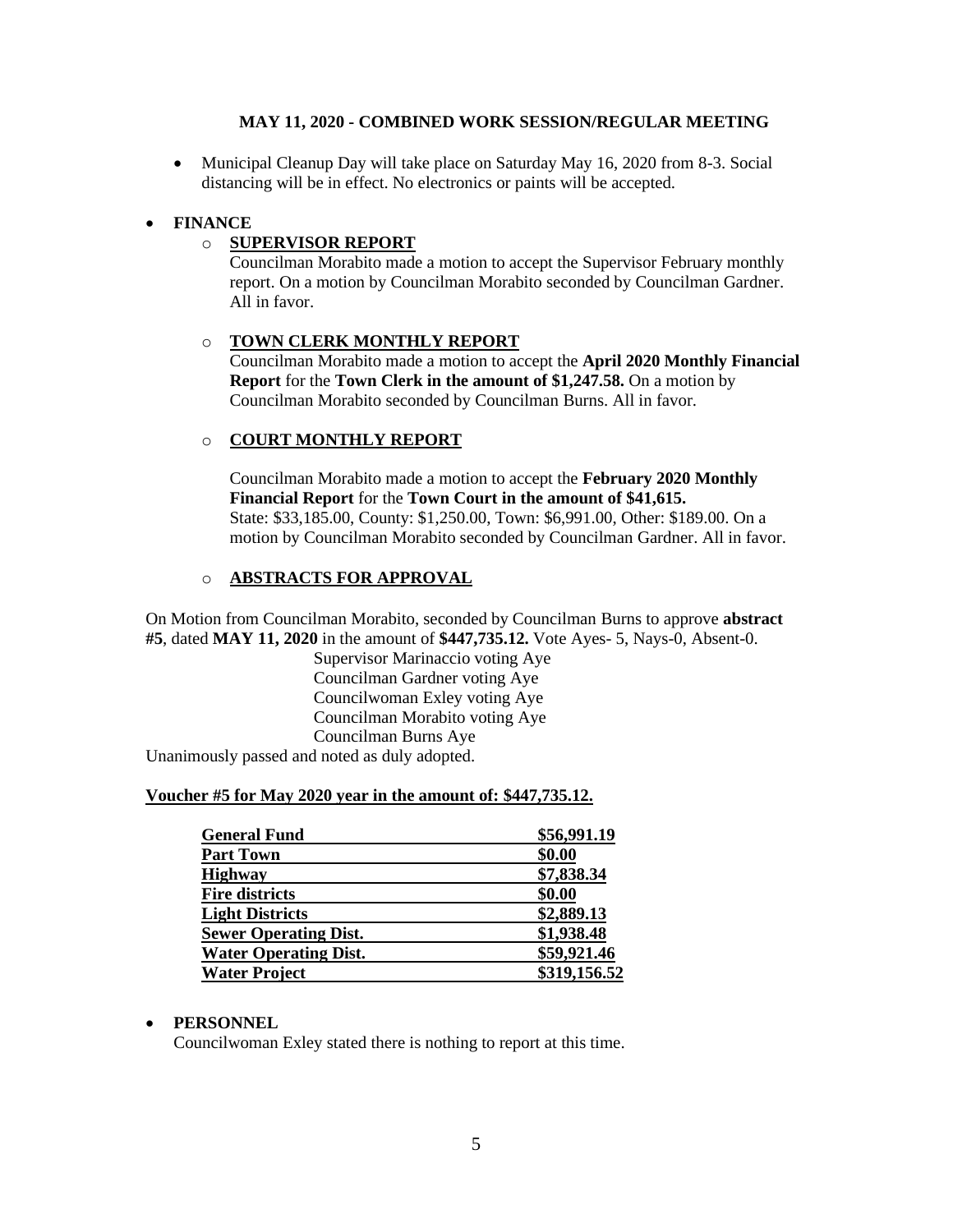### • **PLANNING**

Planning Board Chairman Wasser stated that the May 18, 2020 meeting will be cancelled due to no agenda items.

### **APPROVAL OF MINUTES**

On a motion by Councilman Gardner seconded by Councilwoman Exley to approve the **Work Session Regular Meeting Minutes of April 13, 2020.** All in favor. Vote-5 Ayes, Nays-0, Absent-0.

### **CODE ENFORCEMENT**

Code Enforcement Rafferty reported that **McDonald's** obtained the building permit to start interior renovations to the restaurant

### **ATTORNEY**

Attorney Catalano stated that since **Dimension** may no longer be interested in following through with the **Battery Energy Storage** project, it is not necessary to draft the **BESS** Local Law right now. Mr. Catalano stated that article 10 was amended again. He would like to modify the law according to other towns findings and issues, sometime in the future, but there is no immediate need or urgency at this moment.

### **RESOLUTION 2020 – 8**

The following Resolution was offered by Councilwoman Exley, who moved its adoption, seconded by Councilman Gardner to wit:

BE IT RESOLVED, by the Town Board of the Town of Dickinson, Broome County, New York as follows:

# **RESOLUTION: ACCEPTING THE PROPOSAL FROM RONALD B. LAKE, P.E. TO PROVIDE MS4 ENGINEERING SERVICES FOR THE PERIOD OF JUNE 1, 2020 TO MAY 31, 2021 FOR THE SUM OF \$9,000 THROUGH THE TOWN OF DICKINSON PAYROLL.**

The question of adoption of the foregoing Resolution was duly put to a vote on roll call which resulted as follows: All in favor. Vote Ayes –5, Nays – 0, Absent-0.

> Supervisor Marinaccio voting Aye Councilman Gardner voting Aye Councilwoman Exley voting Aye Councilman Morabito voting Aye Councilman Burns voting Aye

All in favor. Proposal on file in Clerk's office.

Public Works Commissioner Kie has been working with Attorney Nicholas Cortese in drafting a Timber Local Law and its permitting.